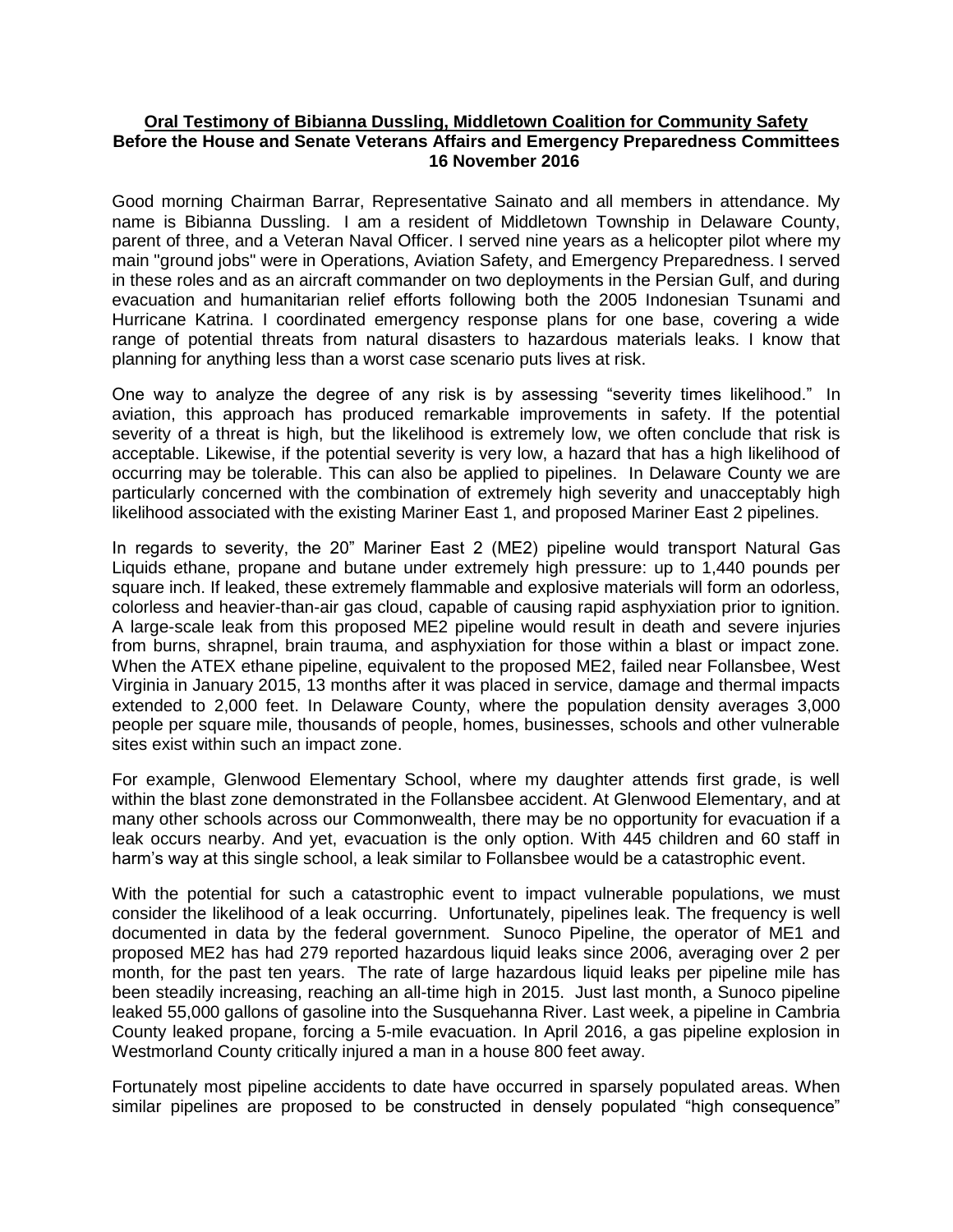## **Oral Testimony of Bibianna Dussling, Middletown Coalition for Community Safety Before the House and Senate Veterans Affairs and Emergency Preparedness Committees 16 November 2016**

areas, we must consider how a leak or explosion could impact public safety, and to what extent we are (or are not) prepared for such an event.

No regulator has reviewed the Mariner pipeline route or siting with respect to public safety due to this pipeline's misclassification as a liquids line. Nor has any specific emergency planning been required for our area. Sunoco's generic protocol for a known or suspected leak is to evacuate, upwind and on foot, to a distance of at least one-half mile. Such a plan is both impractical and implausible. First, how do we know a leak has occurred? We cannot smell nor see the combustible gas. If Sunoco is able to detect the leak, how quickly are first responders notified? How are schools and residents in their homes rapidly notified of the need to immediately evacuate without use of an ignition source? The proximity of my daughter's school to the proposed pipeline means that, with a wind of just 2 miles per hour, the gas would arrive at the school building in less than five minutes. Do we have a notification system that can provide my child and her classmates the necessary time to evacuate? We do not. In fact, the most likely notification of a leak would be the resulting explosion, given the fact that something as ordinary as a cell phone or a light switch can serve as an ignition source.

Typical valve sites are 6 miles apart, and the volume of hazardous liquids within a 20-inch pipeline segment of that length is enormous—over 500,000 gallons. Even if a leak was detected immediately and the valves immediately closed, all of that material will escape, expanding into 20 million cubic feet of combustible gas carrying the energy equivalent of a small nuclear bomb. Because this gas is heavier than air, it will not dissipate as is lighter-than-air methane, the Natural Gas we are accustomed to in our homes. Instead, it will concentrate close to the ground, moving and expanding according to topography and wind direction, creating a "fire blanket" back to the pipeline if ignited. This is why rapid evacuation is so critical.

This is why a three mile radius evacuation zone was established in Unityville, Pennsylvania, where a methane pipeline failed in June 2015, and again last week in Alabama when a hazardous liquids pipeline ruptured and ignited. We are not prepared to evacuate a six mile diameter circle in densely populated Delaware or Chester County. An evacuation area of that size, in southeast Pennsylvania, could contain 80,000 people or more. It is not remotely feasible to notify and evacuate close to that many people on foot in the necessary short period of time.

The impracticality of evacuating a large number of residents means that hundreds, if not thousands of people, may be trapped within a blast or impact zone. First responders would establish a safety perimeter within which they could not enter, preventing immediate access to the most severely injured patients. Highly volatile liquids in their gaseous form rapidly displace oxygen in the blood, but people suffering from asphyxiation could be unable to access lifesaving care. For injured people who make it outside the safety perimeter, first responders would be challenged to adequately treat complex, traumatic life-threatening injuries. Medevac efforts to transport large numbers of casualties to area hospitals will be quickly overwhelmed. All of these challenges become particularly problematic when pediatric victims are involved.

I did not come to this issue of the pipeline due to my experience as a Naval Officer or as a result of my training in emergency preparedness. I came to this issue as a mother. I imagine my beautiful daughter, with her bright smile, in her first grade classroom near Sunoco's pipeline. And I try not to imagine what would happen if this pipeline leaked near her school. I try not to imagine her teacher's panic, knowing she has to get our children out, and quickly. I try not to